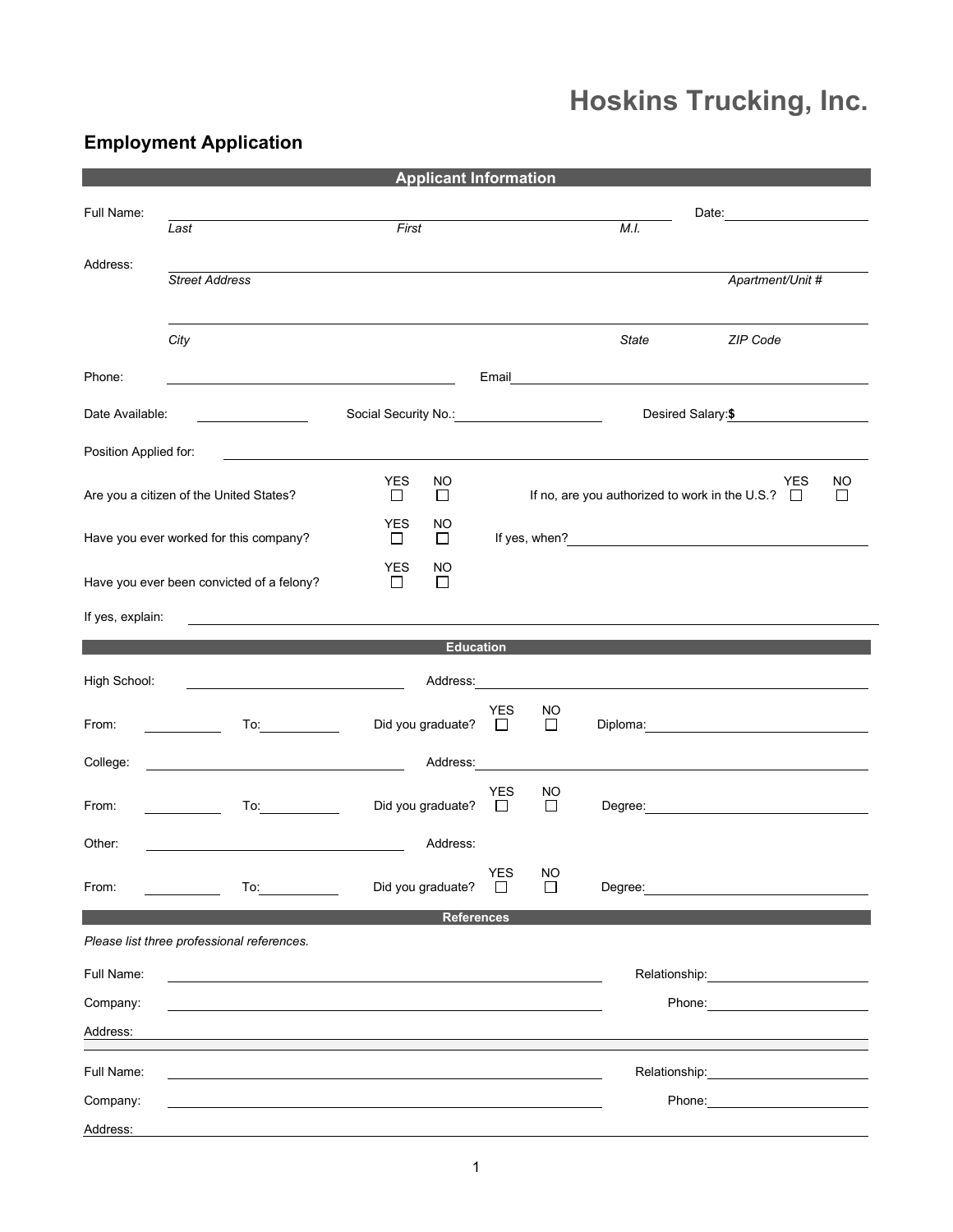|                                 |                                                                                                                  |                            |               |                                                                                                                                                                                                                                      | Relationship: example and a set of the set of the set of the set of the set of the set of the set of the set o |
|---------------------------------|------------------------------------------------------------------------------------------------------------------|----------------------------|---------------|--------------------------------------------------------------------------------------------------------------------------------------------------------------------------------------------------------------------------------------|----------------------------------------------------------------------------------------------------------------|
| Company:                        |                                                                                                                  |                            |               |                                                                                                                                                                                                                                      |                                                                                                                |
| Address:                        |                                                                                                                  |                            |               |                                                                                                                                                                                                                                      |                                                                                                                |
|                                 |                                                                                                                  | <b>Previous Employment</b> |               |                                                                                                                                                                                                                                      |                                                                                                                |
| Company:                        |                                                                                                                  |                            |               |                                                                                                                                                                                                                                      |                                                                                                                |
| Address:                        |                                                                                                                  |                            |               |                                                                                                                                                                                                                                      |                                                                                                                |
| Job Title:                      |                                                                                                                  | Starting Salary:\$         |               | Ending Salary: \$                                                                                                                                                                                                                    |                                                                                                                |
| Responsibilities:               |                                                                                                                  |                            |               |                                                                                                                                                                                                                                      |                                                                                                                |
| From:                           | To:___________________________                                                                                   |                            |               | Reason for Leaving: <u>contained a set of the set of the set of the set of the set of the set of the set of the set of the set of the set of the set of the set of the set of the set of the set of the set of the set of the se</u> |                                                                                                                |
|                                 | May we contact your previous supervisor for a reference?                                                         | <b>YES</b><br>$\Box$       | NO.<br>$\Box$ |                                                                                                                                                                                                                                      |                                                                                                                |
|                                 |                                                                                                                  |                            |               |                                                                                                                                                                                                                                      |                                                                                                                |
| Company:                        | and the control of the control of the control of the control of the control of the control of the control of the |                            |               |                                                                                                                                                                                                                                      |                                                                                                                |
| Address:                        |                                                                                                                  |                            |               | Supervisor: Victor Contract Contract Contract Contract Contract Contract Contract Contract Contract Contract Co                                                                                                                      |                                                                                                                |
| Job Title:                      |                                                                                                                  | Starting Salary: \$        |               | Ending Salary: \$                                                                                                                                                                                                                    |                                                                                                                |
| Responsibilities:               |                                                                                                                  |                            |               |                                                                                                                                                                                                                                      |                                                                                                                |
| From:                           |                                                                                                                  |                            |               | Reason for Leaving: <u>contained a series of the series of the series of the series of the series of the series of</u>                                                                                                               |                                                                                                                |
|                                 | May we contact your previous supervisor for a reference?                                                         | <b>YES</b><br>$\Box$       | NO.<br>$\Box$ |                                                                                                                                                                                                                                      |                                                                                                                |
|                                 |                                                                                                                  |                            |               |                                                                                                                                                                                                                                      |                                                                                                                |
| Company:                        |                                                                                                                  |                            |               | Phone: ____________________________                                                                                                                                                                                                  |                                                                                                                |
| Address:                        |                                                                                                                  |                            |               | Supervisor:                                                                                                                                                                                                                          |                                                                                                                |
| Job Title:                      | <u> 1989 - Johann Barnett, fransk politik (</u>                                                                  | Starting Salary:\$         |               | Ending Salary: \$                                                                                                                                                                                                                    |                                                                                                                |
| Responsibilities:               |                                                                                                                  |                            |               |                                                                                                                                                                                                                                      |                                                                                                                |
| From:                           |                                                                                                                  |                            |               | Reason for Leaving: <u>contained a set of the set of the set of the set of the set of the set of the set of the set of the set of the set of the set of the set of the set of the set of the set of the set of the set of the se</u> |                                                                                                                |
|                                 | May we contact your previous supervisor for a reference?                                                         |                            |               | <b>YES</b><br>П                                                                                                                                                                                                                      | <b>NO</b><br>П                                                                                                 |
|                                 |                                                                                                                  |                            |               |                                                                                                                                                                                                                                      |                                                                                                                |
| List equipment you can operate: |                                                                                                                  |                            |               |                                                                                                                                                                                                                                      |                                                                                                                |
|                                 |                                                                                                                  |                            |               |                                                                                                                                                                                                                                      |                                                                                                                |

\_\_\_\_\_\_\_\_\_\_\_\_\_\_\_\_\_\_\_\_\_\_\_\_\_\_\_\_\_\_\_\_\_\_\_\_\_\_\_\_\_\_\_\_\_\_\_\_\_\_\_\_\_\_\_\_\_\_\_\_\_\_\_\_\_\_\_\_\_\_\_\_\_\_\_\_\_\_\_\_\_\_\_\_\_\_\_\_\_\_\_\_\_\_\_\_\_\_\_\_\_\_\_\_\_\_\_\_\_\_\_\_\_